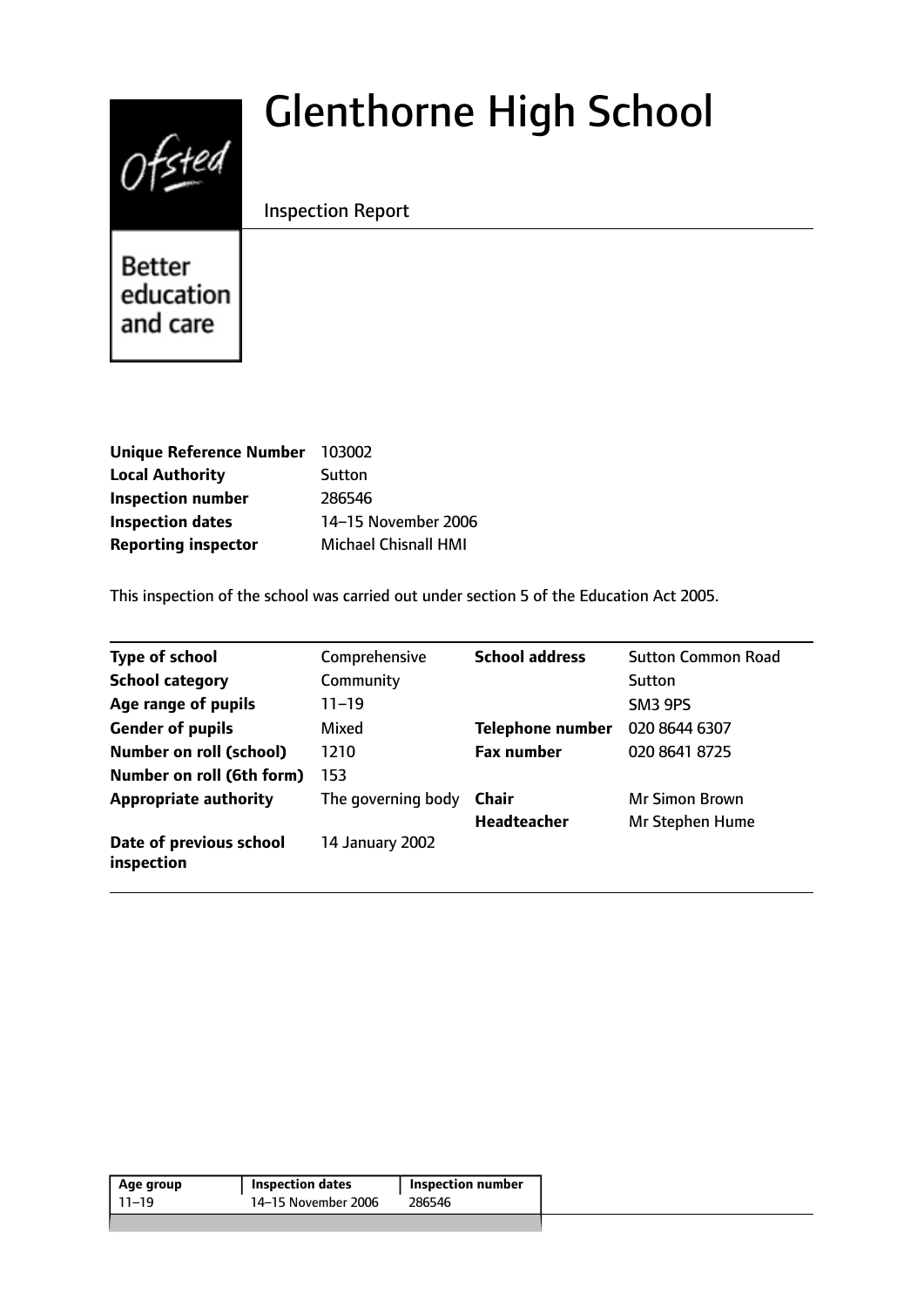© Crown copyright 2006

Website: www.ofsted.gov.uk

This document may be reproduced in whole or in part for non-commercial educational purposes, provided that the information quoted is reproduced without adaptation and the source and date of publication are stated.

Further copies of this report are obtainable from the school. Under the Education Act 2005, the school must provide a copy of this report free of charge to certain categories of people. A charge not exceeding the full cost of reproduction may be made for any other copies supplied.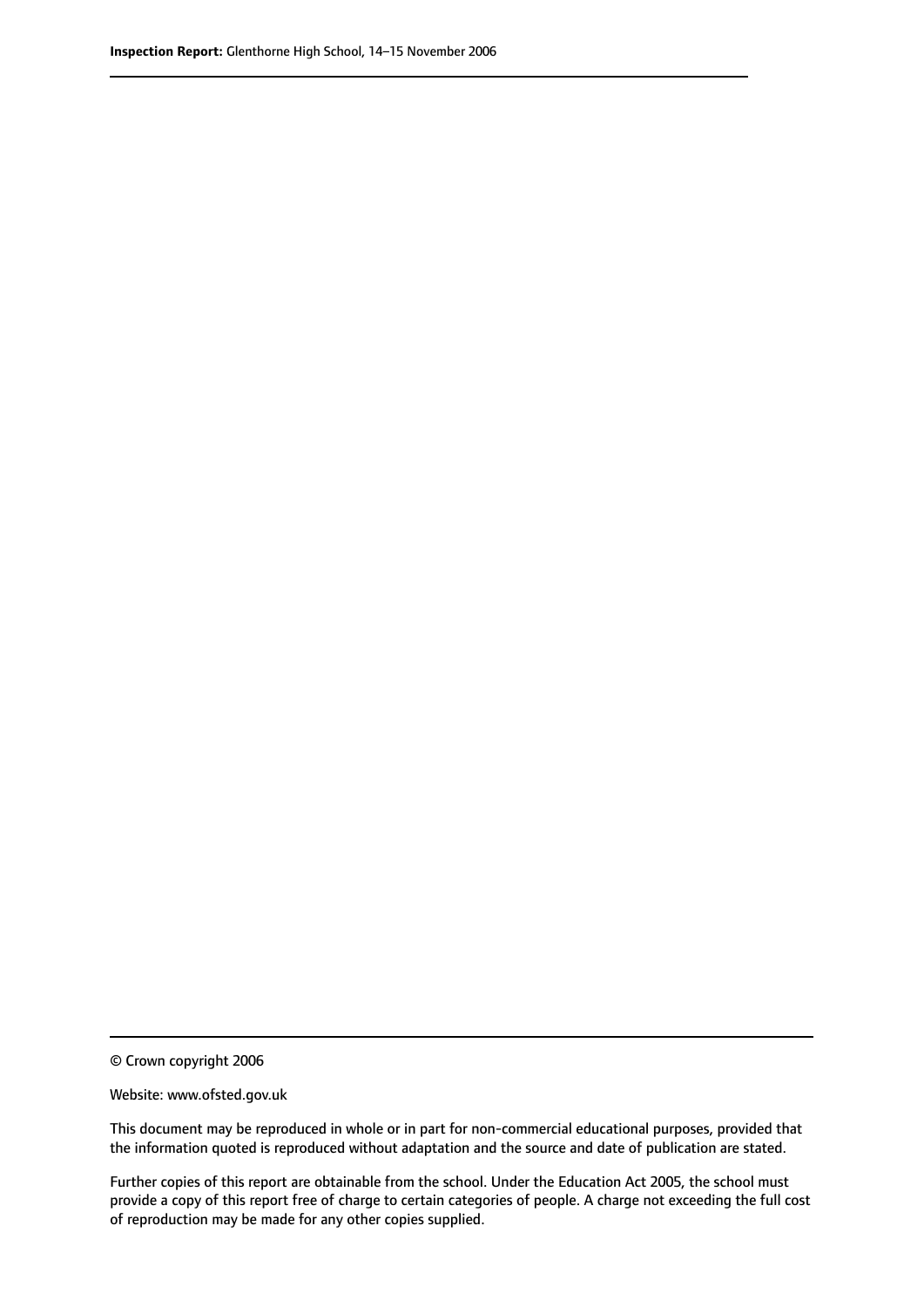# **Introduction**

The inspection was carried out by two of Her Majesty's Inspectors and three Additional Inspectors.

# **Description of the school**

Glenthorne is a larger than average school with a specialism in performing arts. When pupils are admitted to Year 7, their attainment is a little below average although the full range of ability is present. The proportion of pupils eligible for free school meals is just below average. The school has identified a higher than average proportion of pupils with learning difficulties or disabilities. About one in eight pupils has a minority ethnic heritage, although no one group predominates. The school is a designated training school, leading local provision for initial teacher training and specialising in professional development for staff.

# **Key for inspection grades**

| Grade 1 | Outstanding  |
|---------|--------------|
| Grade 2 | Good         |
| Grade 3 | Satisfactory |
| Grade 4 | Inadequate   |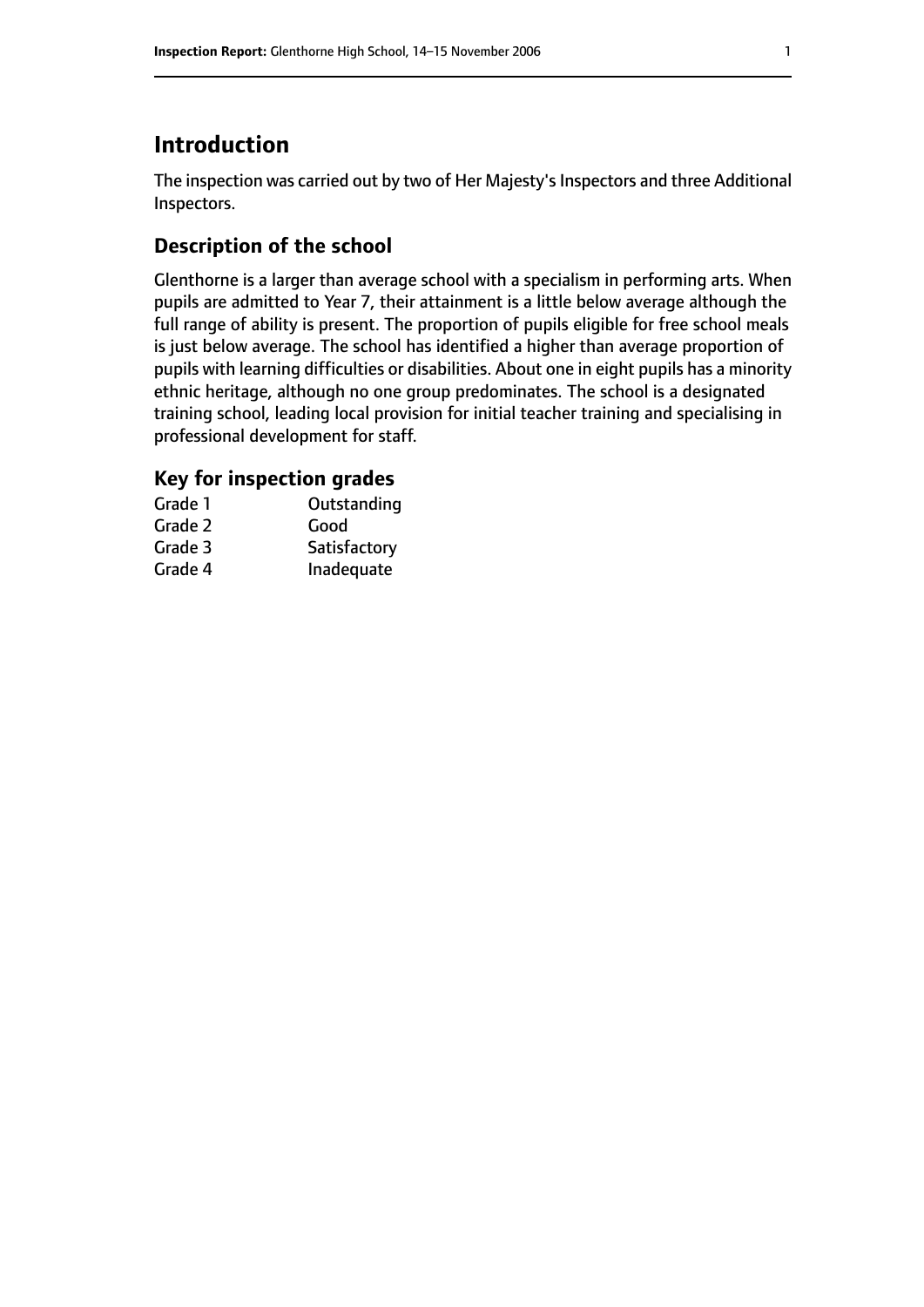# **Overall effectiveness of the school**

#### **Grade: 2**

Glenthorne's improvement from the last inspection is a success story. It now provides a good overall education and extremely good in the main school. The sixth form is beginning to show similar improvement. The key to this significant improvement lies in the leadership of the school. This, with concerted effort from all staff, has been very effective in improving behaviour so that pupils are more than ready to learn and enjoy coming to school. As one pupil commented, 'Teachers are strict but in a good way'. As a result of this, standards have been rising at a much faster rate than nationally and are now above average and pupils' achievements at Key Stages 3 and 4 are outstanding.

Although pupils' excellent behaviour and positive attitudes are important factors in bringing about these gains in learning, they are not the only ones. The school has successfully improved teaching so that it is consistently good across the school, including the sixth form. The curriculum offered to pupils in Key Stages 3 and 4 is impressive. It meets their needs and interests very well indeed and is significantly enriched through after school activities, study support and excellence in the performing arts. High academic achievement is only part of the picture of success. The school is also very effective in helping to develop pupils and students as confident young citizens with good potential to do well in the next stages in their education and the world of work. Through such opportunities as the school council, work experience, sports co-ordinators and charitable fund-raising, pupils are able to make an excellent contribution to the school community and beyond.

This is a school that knows its strengths and weaknesses very well indeed. The first-rate governing body has a perceptive knowledge of the important issues facing the school, such as extending the specialisms offered by it. Senior and middle managers judge how well the school is doing very accurately indeed and draw up effective plans for improvement. One of the most important things they do is to check the quality of teaching regularly, helping to promote good practice. These lesson observations need to be more sharply focused on what pupils and students are learning so that more lessons can be brought up to the level of the best in the school.

The school has demonstrated a very successful track record of improvement, taking good note of the opinions of pupils and parents. There is excellent capacity for continued development.

#### **Effectiveness and efficiency of the sixth form**

#### **Grade: 3**

The school's sixth form is satisfactory. Students are very positive about the sixth form and confirm that they feel well cared for and supported by staff, despite cramped accommodation. However, school leaders recognise that provision is not as good as elsewhere in the school and are undertaking a range of actions to improve this aspect of the school's work. While these changes have already had a positive effect, they have not yet had a full impact on examination results, although these are improving.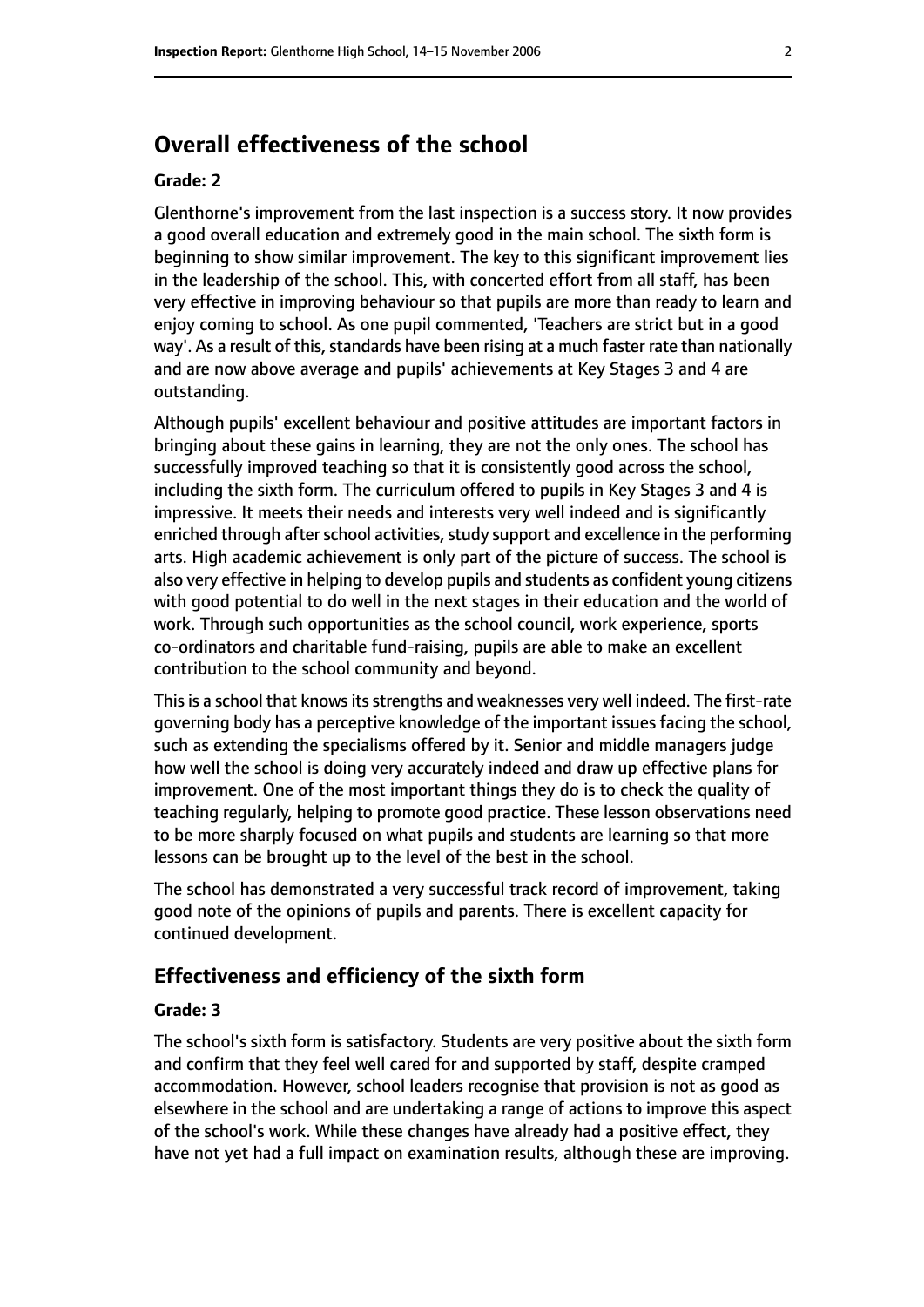A particular focus for improvement has been the quality of sixth form lessons. This work has clearly had an impact and teaching and learning are now consistently good. However, lessons are often based on long inputs from the teacher with less opportunity for students to take greater responsibility for their own learning. The school also recognises the need to continue to develop the sixth form curriculum to ensure that it fully meets the needs and aspirations of all students.

The leadership of the sixth form is satisfactory but improving. There is a very clear understanding of strengths and weaknesses and a good capacity to make the necessary improvements.

#### **What the school should do to improve further**

- Raise sixth form achievement through helping students to learn more effectively
- Improve lesson monitoring so that there is a sharper focus on the subject content and how well pupils and students are learning.

# **Achievement and standards**

#### **Grade: 2**

#### **Grade for sixth form: 3**

Standards are improving rapidly over time and are now above average in the main school and average in the sixth form. Starting from slightly below average attainment, pupils make rapid progress in Key Stages 3 and 4 and their achievements are outstanding. Students' achievement in the sixth form is satisfactory but improving. These results have been brought about by concerted whole school efforts to improve pupils' learning and to provide a curriculum that meets their needs very well indeed. The same attention is being given to students' learning in the sixth form and is beginning to bear fruit.

No groups of pupils or students underachieve. Indeed, those with learning difficulties or disabilities make excellent progress and achieve highly. Although girls attain higher standards than boys overall, boys are making good progress from lower starting points. Standards in the performing arts subjects are high and the school deserves its reputation in this area. Standards in English and mathematics are also high. The school meets or exceeds the challenging targets it sets itself in Key Stages 3 and 4.

In the sixth form, standards are rising, as are pass rates for AS and A2 levels but there is too much variation between subjects and students are not making progress at the same rate as elsewhere in the school. This is because their independent learning skills are not yet sufficiently developed. Nevertheless, they are improving as a result of targeted support for them.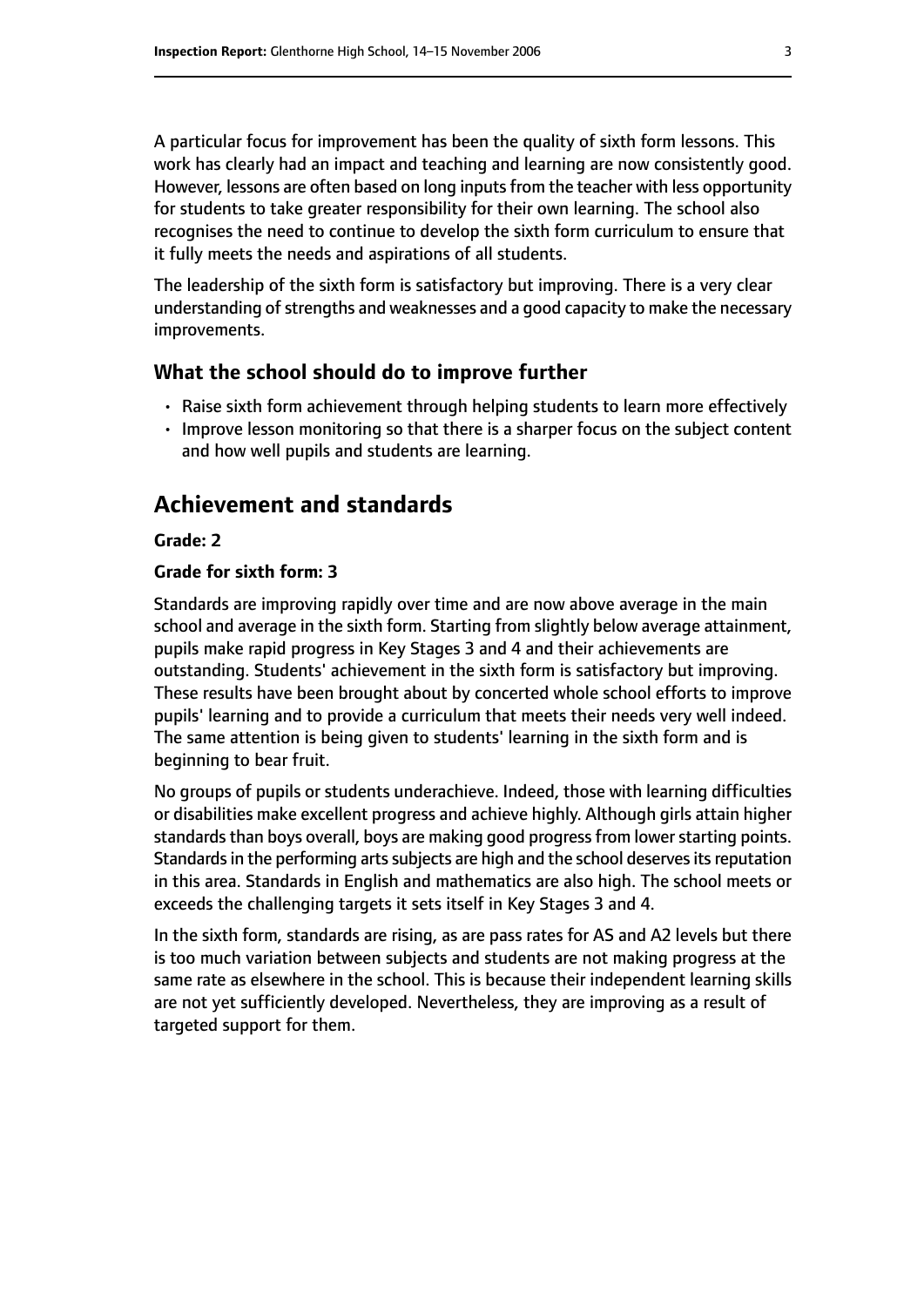# **Personal development and well-being**

#### **Grade: 2**

#### **Grade for sixth form: 2**

Pupils' personal development and well-being is good, as is their spiritual, moral. social and cultural development. They understand the difference between right and wrong and have a clear understanding of the consequences of misbehaviour. As a result, moral development is good and pupils conduct themselves extremely well. Their behaviour has improved significantly since the last inspection and is a major factor in helping them to achieve highly. Attendance is satisfactory but improving and pupils enjoy coming to school.

Pupils enjoy the range of opportunities offered both in and out of school, particularly in sport and performing arts. Through these they develop a cultural and social awareness, using skills which will help them to embark upon the world of work with increased confidence.

The school council and sixth form representation at governors' meetings have had an extremely positive impact, allowing pupils to demonstrate that they are able to make a very good contribution to their community. Spiritual development is good. Assemblies celebrate achievement and encourage pupils to think about others. Pupils have a good understanding of the need for a safe and healthy lifestyle. They are not always consistent in their practice of making healthy food choices but are aware of the steps that the school is taking to support and encourage them.

# **Quality of provision**

#### **Teaching and learning**

**Grade: 2**

#### **Grade for sixth form: 2**

Teaching and learning are consistently good in the main school and in the sixth form. There is a little teaching that is less than good and some that is outstanding. Some of the best teaching is in the performing arts subjects, but not exclusively so.

Lessons are planned well and staff ensure that they identify what it is pupils and students are to learn. This helps pupils and students to see how much progress they are making. Staff have good subject knowledge and are able to explain things very clearly. They also know their pupils well, making good use of assessment knowledge to pitch lessons at the right level of challenge. A good example of this was seen in a Year 9 mathematics lesson where the most able pupils were set different homework that required a higher level of thinking about algebraic equations. These strengths, and the very good relationships between adults and pupils, help pupils to learn effectively and make good and outstanding progress.

One feature that is not as strong and holding back some lessons from being of the highest quality is that relating to pupil and student participation. Too often, they are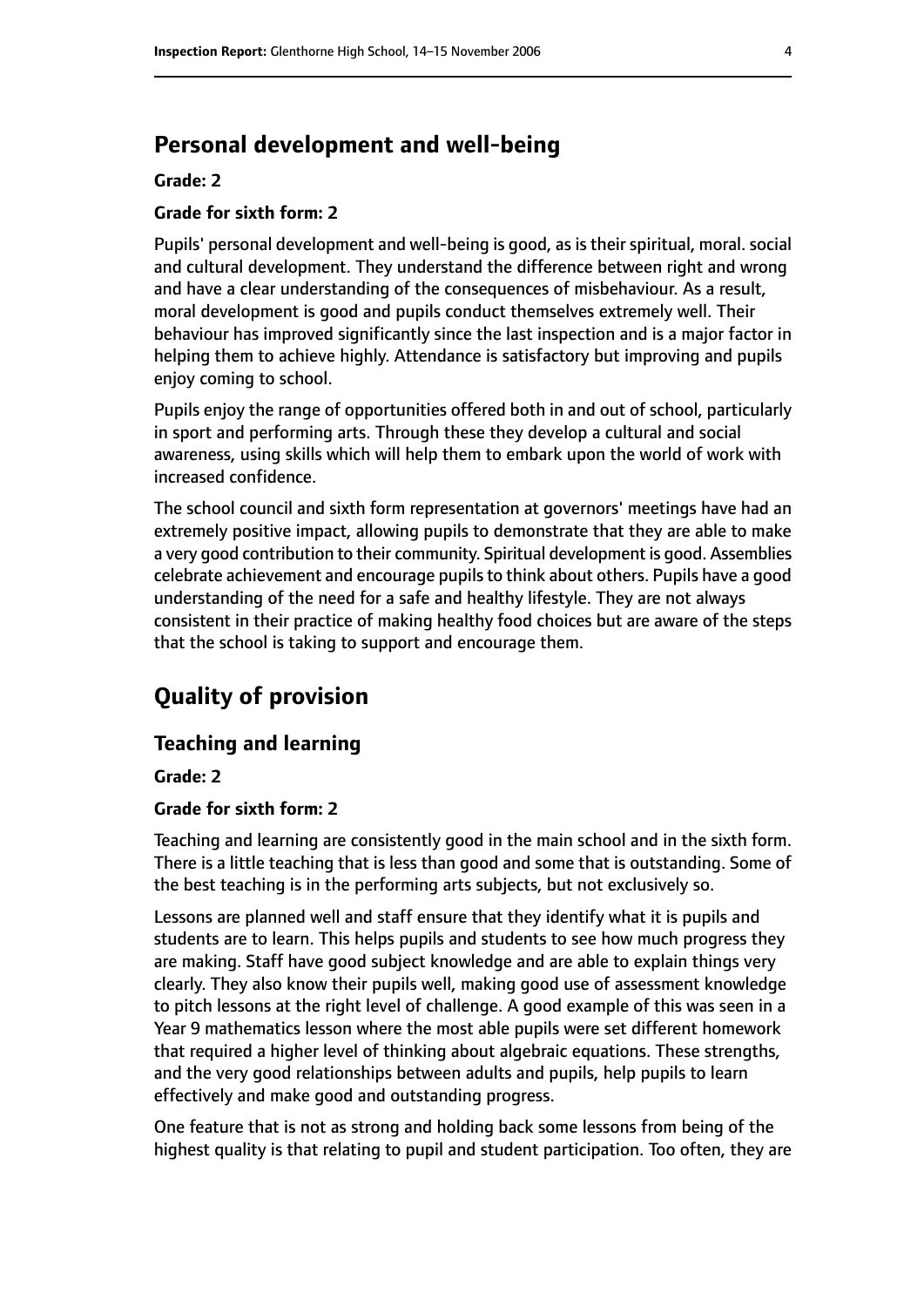asked to work individually without capitalising on opportunities to collaborate and share ideas with each other. When this does happen, for example in a Year 7 English lesson where pupils shared how to retrieve information from different sources, new learning is secured very effectively.

#### **Curriculum and other activities**

#### **Grade: 2**

#### **Grade for sixth form: 3**

The curriculum is good overall. In the sixth form it is satisfactory but elsewhere there is a first class curriculum with an extremely wide choice of academic and vocational courses. Pupils say, 'We are motivated to do well because we can take the courses that suit us'. Some are spurred on by the opportunity to take their some examinations earlier than normal which promotes high achievement. Others greatly benefit from the very popular enrichment classes, taught outside school hours, which increase their examination options or deepen learning. The very popular and wide ranging clubs buzz with activity and enjoyment. The school's performing arts status is reflected in the high numbers who learn a musical instrument or participate in extremely successful sports teams and top quality drama, dance and musical productions. An effective personal, social, health and citizenship programme has a good impact on broadening pupils' personal understanding and learning.

While there is a good range of advanced level courses in the sixth form, there is only a limited range of other courses. The construction of the sixth form timetable means that some students find it difficult to choose a mixture of courses that is absolutely right for them. The small size of the sixth form is clearly a factor here and the school is now collaborating with other local schools and colleges to help ease these problems.

#### **Care, guidance and support**

#### **Grade: 2**

#### **Grade for sixth form: 2**

Care, support and guidance for pupils and students are good. Targeted support for pupils, including the most vulnerable, ensures that specific and very effective programmes of teaching and support are in place. Heads of year play a significant role in monitoring pupils' progress as well as their effort and behaviour. In this way, pupils' achievements are well tracked and supported.

Links with parents are strong. There is regular communication from the school and opportunities for parents to be involved in reviewing their child's progress are provided throughout the year. Guidance for older students is carefully planned so that they receive good advice about future career and further study options. The way in which the school sets targets for sixth form students and monitors their progress has improved recently. However, practice is not consistent and information is not yet being used fully to raise the achievement of students still further.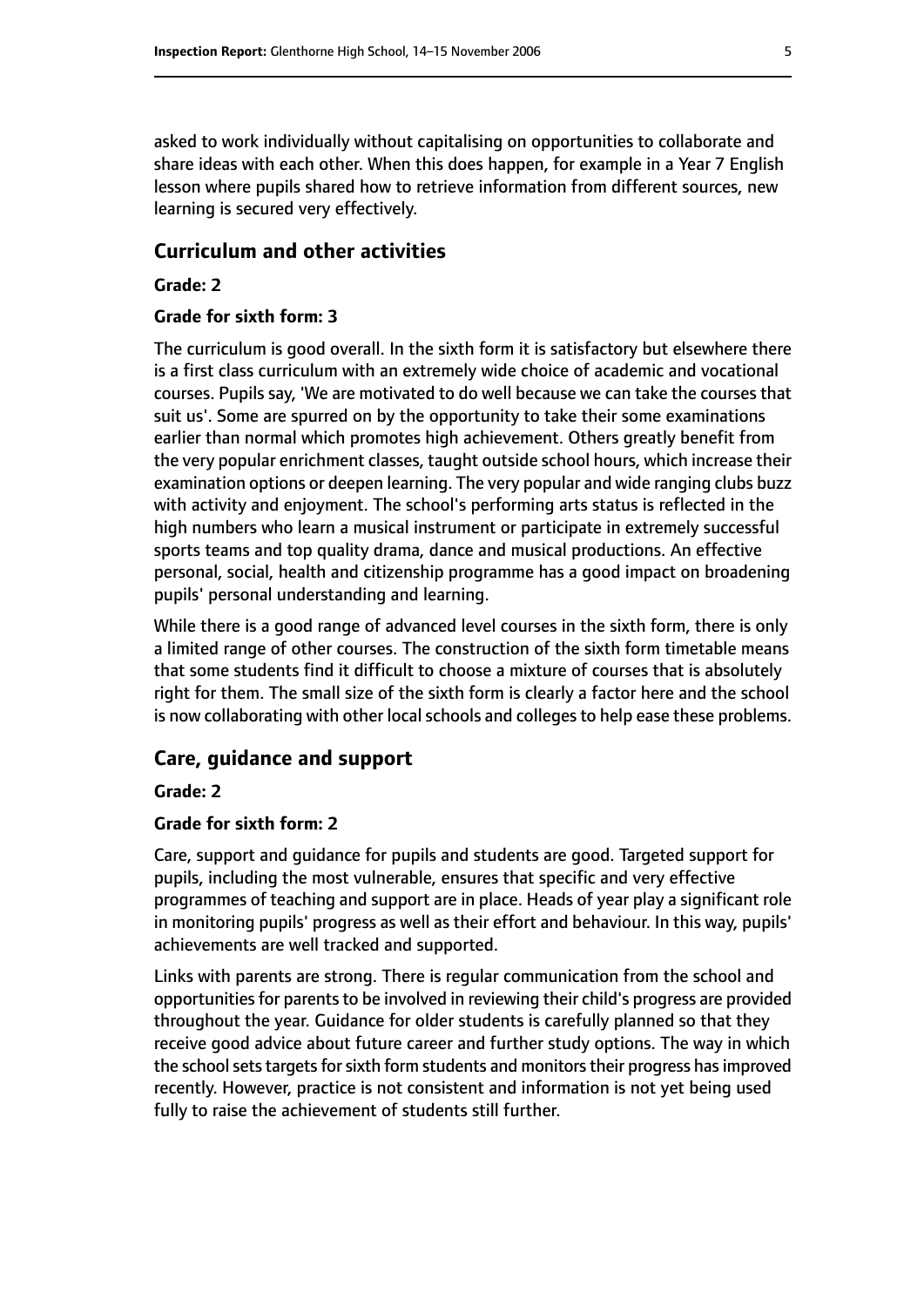The school deals well with health and safety issues. Good procedures for assessing risks are in place and child protection procedures are well established.

### **Leadership and management**

#### **Grade: 1**

#### **Grade for sixth form: 3**

The leadership and management of the school are outstanding. The leadership of the headteacher is excellent. This is because he has a relentless focus on improving the school and has successfully created an environment where the achievement of every pupil and student is important to staff. The impact of this is in the rapid improvements in pupils' achievement in Key Stages 3 and 4. The same rigour is being applied to sixth form provision and results are beginning to show but not yet at the same rate as elsewhere in the school.

Senior and middle leaders are very effective in managing improvements at subject level. Through accurate self-evaluation, including analysis of information relating to pupil progress, they create plans for improvement that are well focused on the right things to do to raise standards still further. Lessons are monitored systematically and teachers receive feedback on how to make lessons better still for pupils and students. However, these are too general and not enough attention is paid to how well pupils and students are learning particular subject skills and knowledge. Leadership of the sixth form is satisfactory but getting better as the results of improvement actions begin to be seen. Professional development for staff is effective as it has made a major contribution to management skills and teaching practice.

Governance is first-rate. The governing body has excellent knowledge of how well the school is doing, listening well to staff, parents and especially students. It holds the school to account very effectively and, together with relevant staff, manages the school's finances rigorously. Despite costs per pupil that are above average, the school offers good value for money because of the high achievements of pupils in the main school.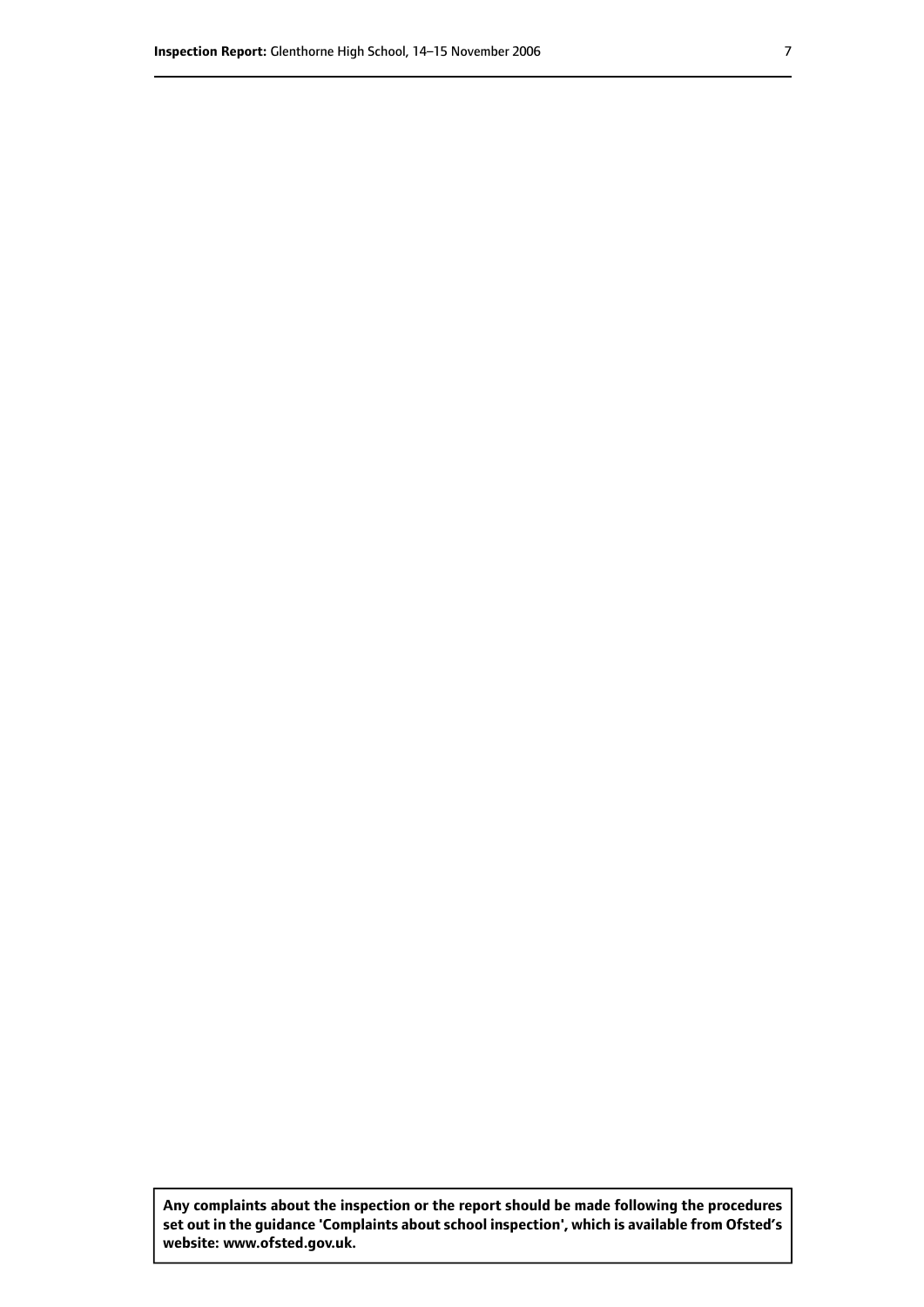# **Inspection judgements**

| Key to judgements: grade 1 is outstanding, grade 2 good, grade 3 satisfactory, 1 | <b>School</b>  | $16-19$ |
|----------------------------------------------------------------------------------|----------------|---------|
| and grade 4 inadeguate                                                           | <b>Overall</b> |         |

# **Overall effectiveness**

| How effective, efficient and inclusive is the provision of<br>education, integrated care and any extended services in meeting<br>the needs of learners? |     |     |
|---------------------------------------------------------------------------------------------------------------------------------------------------------|-----|-----|
| How well does the school work in partnership with others to<br>promote learners' well-being?                                                            |     |     |
| The effectiveness of the school's self-evaluation                                                                                                       |     |     |
| The capacity to make any necessary improvements                                                                                                         |     |     |
| Effective steps have been taken to promote improvement since<br>the last inspection                                                                     | Yes | Υρς |

## **Achievement and standards**

| How well do learners achieve?                                                                               |  |
|-------------------------------------------------------------------------------------------------------------|--|
| The standards <sup>1</sup> reached by learners                                                              |  |
| How well learners make progress, taking account of any significant<br>variations between groups of learners |  |
| How well learners with learning difficulties and disabilities make<br>progress                              |  |

# **Personal development and well-being**

| How good is the overall personal development and<br>well-being of the learners?                                  |  |
|------------------------------------------------------------------------------------------------------------------|--|
| The extent of learners' spiritual, moral, social and cultural<br>development                                     |  |
| The behaviour of learners                                                                                        |  |
| The attendance of learners                                                                                       |  |
| How well learners enjoy their education                                                                          |  |
| The extent to which learners adopt safe practices                                                                |  |
| The extent to which learners adopt healthy lifestyles                                                            |  |
| The extent to which learners make a positive contribution to<br>the community                                    |  |
| How well learners develop workplace and other skills that will<br>contribute to their future economic well-being |  |

# **The quality of provision**

| How effective are teaching and learning in meeting the<br>full range of the learners' needs?          |  |
|-------------------------------------------------------------------------------------------------------|--|
| How well do the curriculum and other activities meet the<br>range of needs and interests of learners? |  |
| How well are learners cared for, guided and supported?                                                |  |

 $^1$  Grade 1 - Exceptionally and consistently high; Grade 2 - Generally above average with none significantly below average; Grade 3 - Broadly average to below average; Grade 4 - Exceptionally low.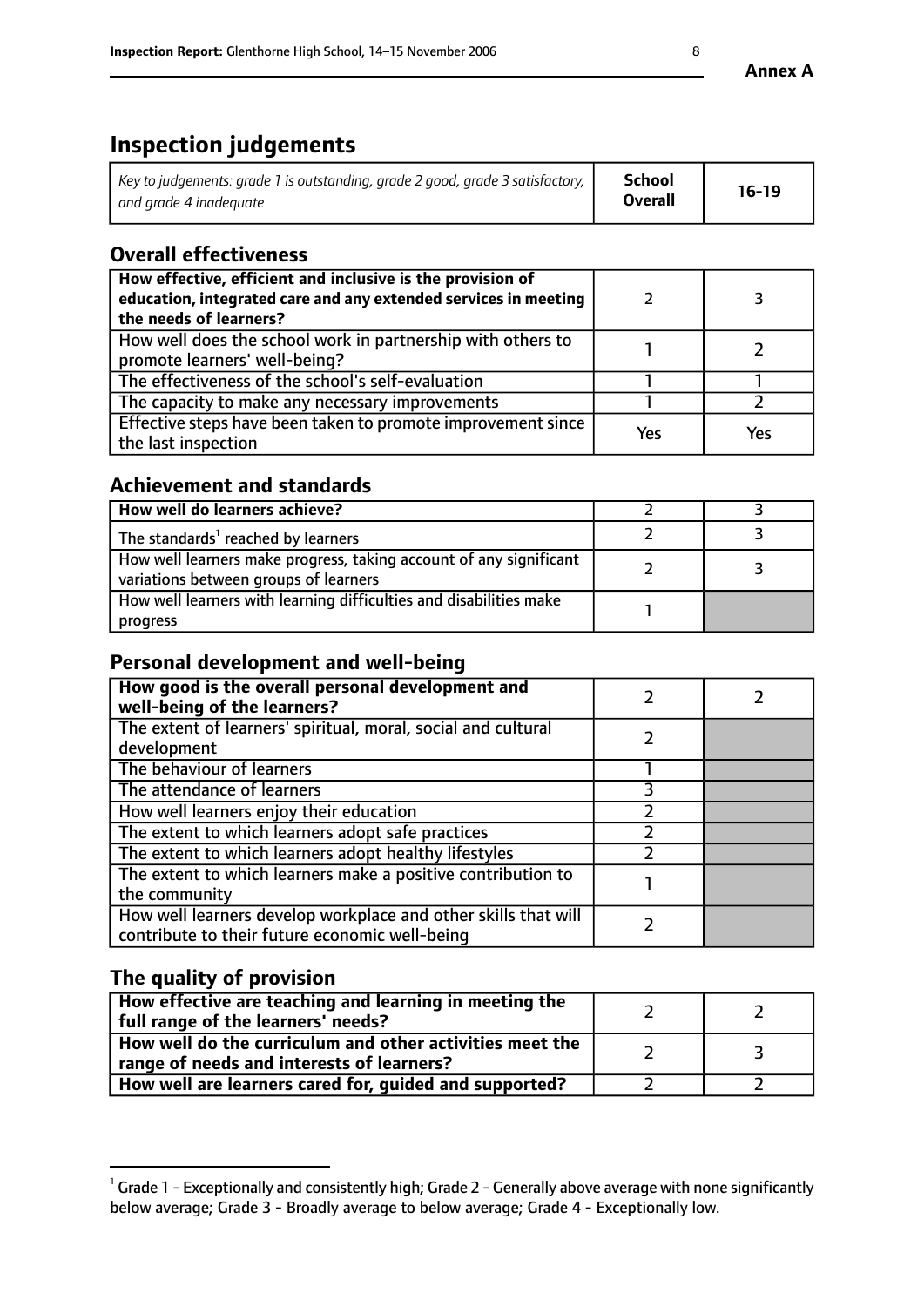# **Leadership and management**

| How effective are leadership and management in raising<br>achievement and supporting all learners?                                                 |     |            |
|----------------------------------------------------------------------------------------------------------------------------------------------------|-----|------------|
| How effectively leaders and managers at all levels set clear<br>direction leading to improvement and promote high quality of<br>care and education |     |            |
| How effectively performance is monitored, evaluated and<br>improved to meet challenging targets                                                    |     |            |
| How well equality of opportunity is promoted and discrimination<br>tackled so that all learners achieve as well as they can                        |     |            |
| How effectively and efficiently resources, including staff, are<br>deployed to achieve value for money                                             |     |            |
| The extent to which governors and other supervisory boards<br>discharge their responsibilities                                                     |     |            |
| Do procedures for safeguarding learners meet current<br>qovernment requirements?                                                                   | Yes | <b>Yes</b> |
| Does this school require special measures?                                                                                                         | No  |            |
| Does this school require a notice to improve?                                                                                                      | No  |            |